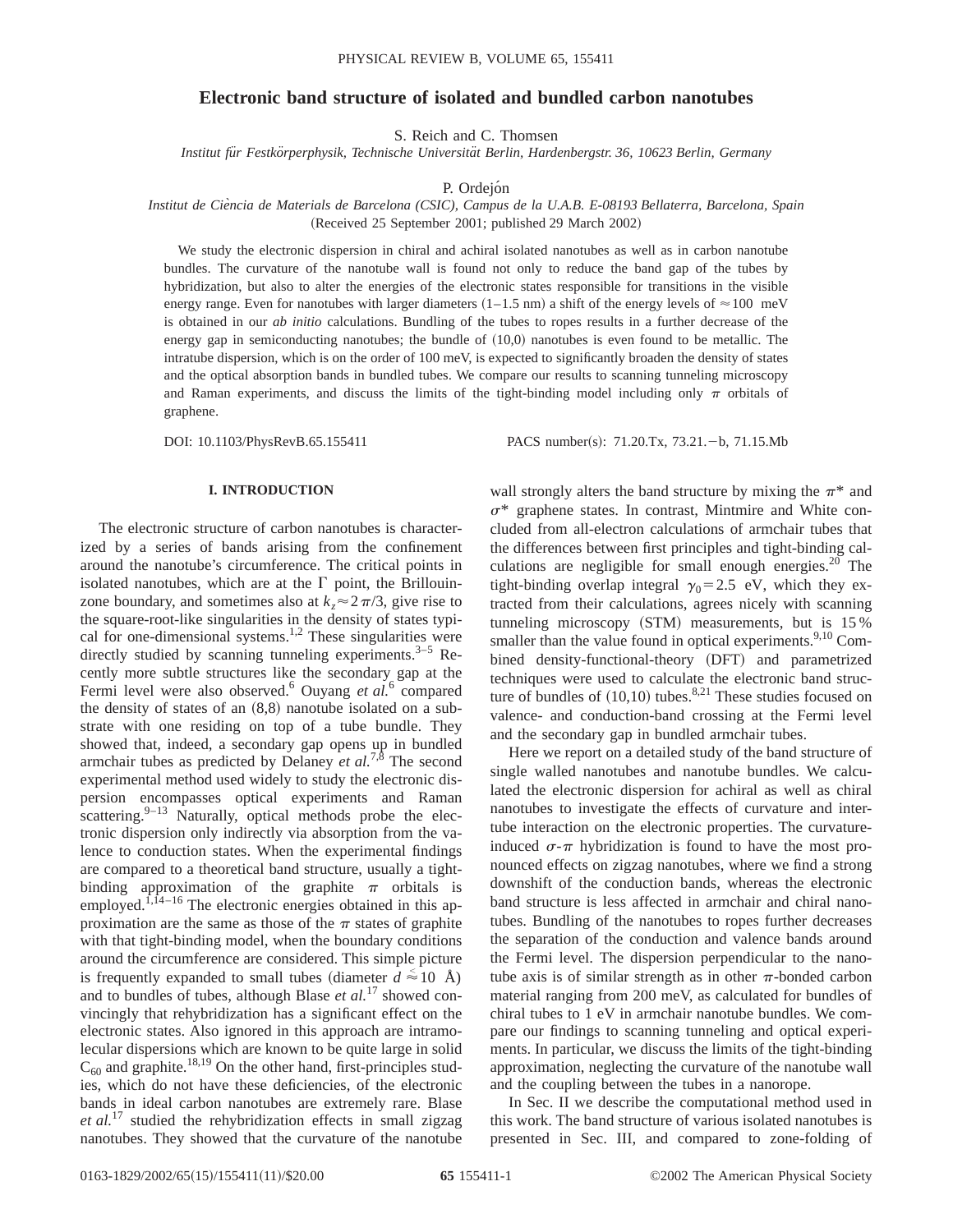graphene and tight-binding calculations. In Sec. IV we discuss the band structure of bundles of  $(10,0)$ ,  $(6,6)$ , and  $(8,4)$ nanotubes along the  $k_z$  direction and in the perpendicular plane. We compare our results to two selected experiments— STM measurements by Odom *et al.*<sup>5</sup> and Raman scattering by Jorio *et al.*22—in Sec. V. Section VI summarizes our work and contains our conclusions.

## **II. COMPUTATIONAL METHOD**

DFT calculations were performed with the SIESTA *ab initio* package.<sup>23</sup> We used the local-density approximation parametrized by Perdew and  $Zunger<sup>24</sup>$  and nonlocal normconserving pseudopotentials.<sup>25</sup> The valence electrons were described by localized pseudoatomic orbitals with a double- $\zeta$  singly polarized (DZP) basis set.<sup>26</sup> Basis sets of this size have been shown to yield structures and total energies in good agreement with those of standard plane-wave calculations.<sup>27</sup> The cutoff radii for the  $s$  and  $p$  orbitals were 5.1 and 6.25 a.u., respectively. These radii correspond to a  $50$ -meV energy shift (i.e., an increase in the energy of the electron energy levels by localization in the free atom),  $26$ which was chosen as the one that minimizes the total energy for a graphene sheet, at the given DZP basis level. Increasing the cutoff of the orbitals only changes the *total* energies of the nanotubes considered here by less than 0.1 eV/atom, and has virtually no effect on the structure and energies of the electronic states. Real-space integration was performed on a regular grid corresponding to a plane-wave cutoff around 250 Ry, for which the structural relaxations and the electronic energies are fully converged. For the total energy calculations of isolated tubes we used between  $1 ~(c$ hiral tubes) and 30 (armchair)  $k$  points along the  $k_z$  direction. The metallic bundles  $[(6,6)$  and  $(10,0)$  tubes] were sampled by a 10  $\times$ 10×30 Monkhorst-Pack<sup>28</sup> *k* grid; only the  $\Gamma$  point was included for the semiconducting  $(8,4)$  nanotube bundle.

For the isolated tube we calculated the theoretical lattice constant and relaxed the atomic coordinates until the forces were below 0.04 eV/Å. For graphene, we obtained a carbon-carbon distance of 1.424 Å. The nanotube radii and translational periodicity agreed to within 1 % with the expected values for an ideal cylinder (see Table I in Sec. III and also Table I in Ref. 29). The bundled tubes were relaxed by a conjugate gradient minimization until each component of the stress tensor was below 0.02 GPa and the atomic forces  $< 0.04$  eV/Å. The circular cross section of the bundled tubes was slightly hexagonally distorted. The atomic positions of the bundled tubes were used for band-structure calculations of the isolated tubes as well to exclude any effects of polygonization.<sup>30</sup> However, for the  $(10,0)$  tube, where the hexagonal distortion was largest (1%), we compared the results obtained with the two sets of atomic coordinates, and found no differences worth mentioning.

The nanotube bundles were constructed from one individual tube placed in the hexagonal bundle unit cell. The wall-to-wall distance between the tubes we calculated as 3.1 Å, slightly smaller than in graphite with the same basis set (3.3 Å). The chosen unit cell always preserves the horizontal mirror plane in achiral nanotubes; additionally, the tubes might be rotated around their *z* axis to yield arrangements of particular high or low symmetry. In the calculations of the  $(6,6)$  nanotube bundles we used the highest symmetry packing  $(D_{6h})$ . The  $(8,4)$  tubes were placed according to  $D_2$ instead of  $D_{56}$  in the isolated nanotube. Finally, the  $(10,0)$ nanotube bundle was maximally disordered with respect to rotation  $(C_{2h}$ , i.e., no vertical planes or horizontal rotation axes).

In the band structure calculations we used 10 to 30 *k* points along the *z* direction for the chiral  $(8,4)$  and  $(10,5)$ nanotubes, 45 for the zigzag  $(10,0)$  and  $(19,0)$  nanotubes, and 60 for the armchair  $(6,6)$  tube. In the perpendicular direction we included a total of 30 points for the  $\Gamma M$ , MK, and  $K\Gamma$ directions. This sampling was sometimes not fully sufficient to describe accurately the crossing of the bands in the interior of the Brillouin zone. We recalculated parts of the Brillouin zone with a finer mesh, and found no level anticrossing when not explicitly stated in the text.<sup>31</sup> Only for one of the tubes discussed in this work were other first-principles band structures available. For the  $(10,0)$  tube and graphite we found an excellent agreement with pseudopotential plane-wave calculations.<sup> $19,32$ </sup> We also compared the band structure of the  $(6,6)$  armchair tube to the all-electron calculations of Ref. 20, where a series of larger diameter armchair tubes was investigated. The general features are reproduced in our calculations as well.

### **III. ISOLATED NANOTUBES**

In this section we first discuss the band structure of two small achiral nanotubes, paying particular attention to the effects of rehybridization. The calculated band structure of two chiral nanotubes with a diameter  $d \approx 8$  Å are presented in a separate subsection. Finally, the electronic dispersion in the optical range of a  $(19,0)$  tube is investigated.

#### **A. Achiral nanotubes**

In Fig.  $1(b)$  we show the band structure of an isolated  $(10,0)$  nanotube. Figure 1 $(a)$  contains the graphene electronic dispersion folded once along the  $\Gamma M$  direction, and Fig. 1(c) the tight-binding description including only the  $\pi$  orbitals. The dots in Fig.  $1(b)$  indicate nondegenerate bands with quantum number  $m=0,n$ . The  $\Gamma$  point  $(k_z=0)$  of the nanotube for these bands corresponds to the  $\Gamma$  and *M* points of graphene, since the perpendicular, quantized wave vector  $k_{\perp}$ is given by  $k_{\perp} = m(k_1 / n_1 + k_2 / 2n_1)$  for  $(n_1, 0)$  zigzag tubes, where  $k_1$  and  $k_2$  are the reciprocal-lattice vectors of graphene. The wave vector along the nanotube axis is parallel to  $k<sub>2</sub>$ . If the curvature of the nanotube wall is neglected, the band structure of the zigzag tube for the bands corresponding to  $m=0,n$  (that is, the nondegenerate bands) would be the same as those of graphene along the  $\Gamma$ -*M* direction [dotted bands in Figs. 1(a) and 1(b)]. Nanotube bands with other *m*'s would also have their counterpart in the graphene band structure, but we will only analyze the comparison of the  $m=0,n$  bands for simplicity. Below the Fermi energy the  $(10,0)$  electronic dispersion agrees quite well with the confinement picture, in particular in the low energy region. Cor-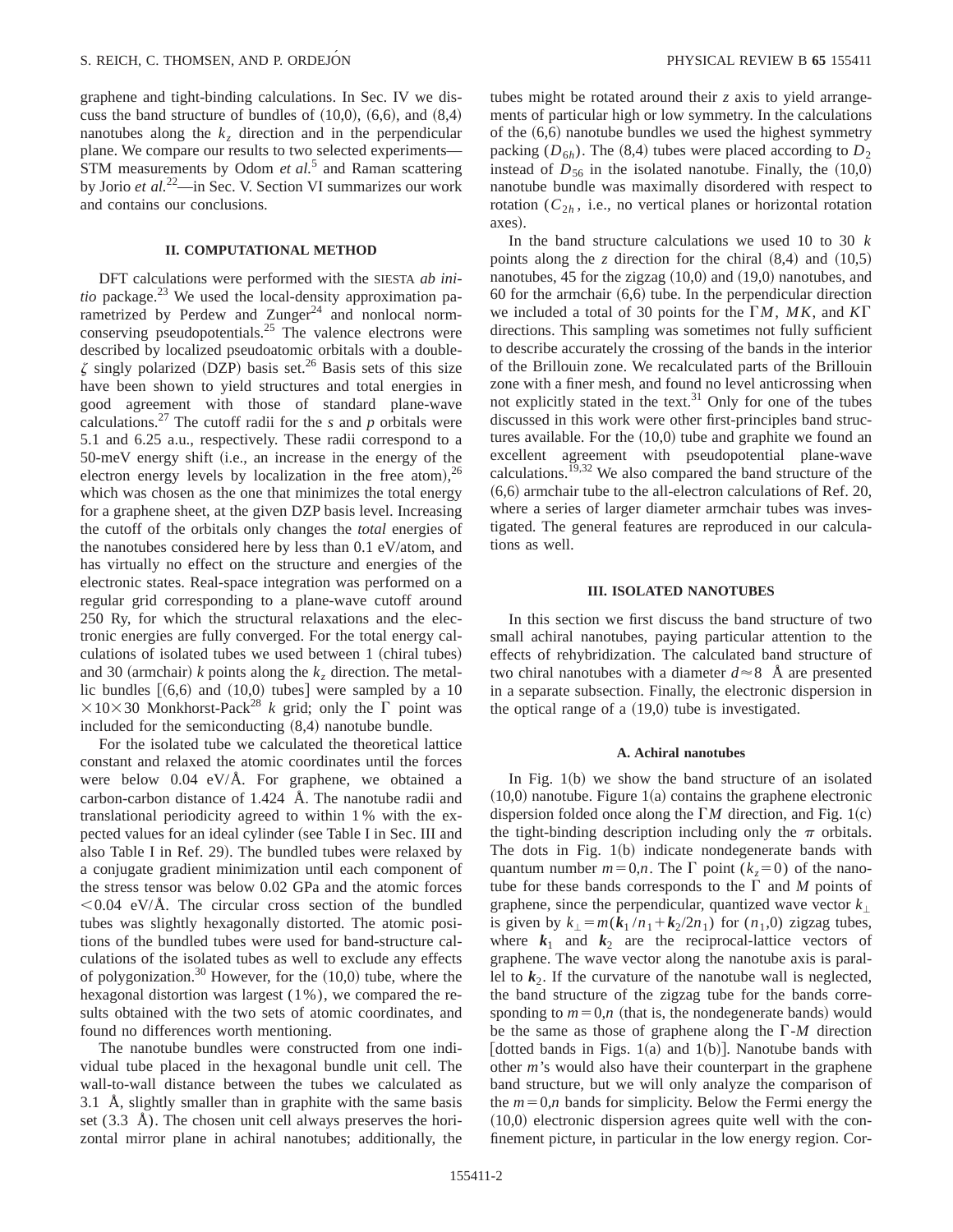

FIG. 1. Band structure of a (10,0) isolated nanotube compared to a zone-folding and tight-binding calculation. (a) *Ab initio* graphene electronic dispersion along the  $\Gamma M$  direction folded at the middle of the Brillouin zone; closed (open) symbols correspond to the first (second) half of the graphene Brillouin zone, i.e.,  $0 \le k \le \pi/3a_0$  ( $\pi/3a_0 \le k \le 2\pi/3a_0$ ), where  $a_0 = 2.47$  Å is the lattice constant of graphene. (b) *Ab initio* calculation of a (10,0) nanotube. The dots mark the electronic bands with  $m=0,n$  quantum number, which in a zone-folding approximation should have the same dispersion as the graphene band structure shown in  $(a)$ . (c) Tight-binding calculation of the  $(10,0)$ nanotube including only the  $\pi$  orbitals of graphene with  $\gamma_0=2.7$  eV. The dots indicate the bands with  $m=0,n$ . The lattice constant *a*  $=4.27$  Å in (a), (b), and (c).

respondingly, the tight-binding model, which is adjusted to reproduce the graphite electronic dispersion, gives an adequate description of the nanotube band structure below  $E_F$ . The conduction bands, however, are strongly affected by the rolling up of the graphene sheet. It was already pointed out by Blase *et al.*<sup>17</sup> that the rehybridization in small nanotubes shifts the  $\pi^*$  and  $\sigma^*$  bands to lower and higher energies, respectively. The energies of the  $\pi^*$  states in graphene in the  $(10,0)$  tube at the  $\Gamma$  point are downshifted by  $\approx 1$  eV for the  $m=n$  and by  $\approx$  4.4 eV for the  $m=0$  band. While these bands are most strongly affected by the curvature of the tube, others are almost unchanged when comparing Figs.  $1(a)$  and 1(b). In particular, one of the degenerate graphene  $\sigma^*$  bands at 8.14 eV in our calculation is almost at the same energy in the  $(10,0)$  nanotube, and shows a similar *k* dependence. The tight-binding model is not able to reproduce the band structure of the tube above the Fermi level. The differences in energy at the  $\Gamma$  point, which is the critical point from which the singularities in the density of states originate, are vastly exaggerated by omitting the rehybridization (also see Sec. IV).



To study the effect of curvature on the band structure of a nanotube more systematically, in Fig. 2 we show the same calculations for a  $(6,6)$  armchair nanotube. The tube's  $k<sub>z</sub>$  direction is now along the  $\Gamma K M$  line of graphene. The graphene Fermi point at *K* is thus always included in the allowed states of an armchair tube, making these tubes metallic.<sup>1</sup> When comparing the graphene dispersion to the nondegenerate bands of the  $(6,6)$  tube [indicated by the dots in Fig.  $2(b)$ , the overall agreement seems to be much better than for the zigzag tube discussed above. In particular, the folded bands of graphene [see the open symbols in Fig. 2(a)], are almost unaffected by the curvature. Below  $E_F$  even the accidental degeneracy of the  $\pi$  bands at the corner of the Brillouin zone is reproduced by the *ab initio* calculations. Nevertheless, above the Fermi level the  $\pi^*$  conduction band is downshifted by 4.7 eV as in the zigzag tube. Table I lists some selected electronic energies in  $(10,0)$  and the  $(6,6)$ nanotubes, and compares them to the graphene values. The general trend as observed in Figs. 1 and 2 is reflected in the explicit values given in Table I, i.e.,  $(i)$  the valence bands of carbon nanotubes are well described in a zone-folding ap-

> FIG. 2. Band structure of a  $(6,6)$  isolated nanotube compared to a zone-folding and tightbinding approximation. (a) Graphene *ab initio* calculation of the band structure along the  $\Gamma K M$ direction folded at  $(k_1-k_2)/4$ . Closed (open) symbols correspond to the bands originating at the  $\Gamma$  (*M*) point of graphene. (b) *Ab initio* calculation of an isolated  $(6,6)$  nanotube. The dots indicate the  $m=0,n$  bands, which correspond to the graphene dispersion shown in (a). (c) Tightbinding approximation of the same tube with  $\gamma_0$ = 2.7 eV. The lattice constant  $a=2.47$  Å in (a),  $(b)$ , and  $(c)$ .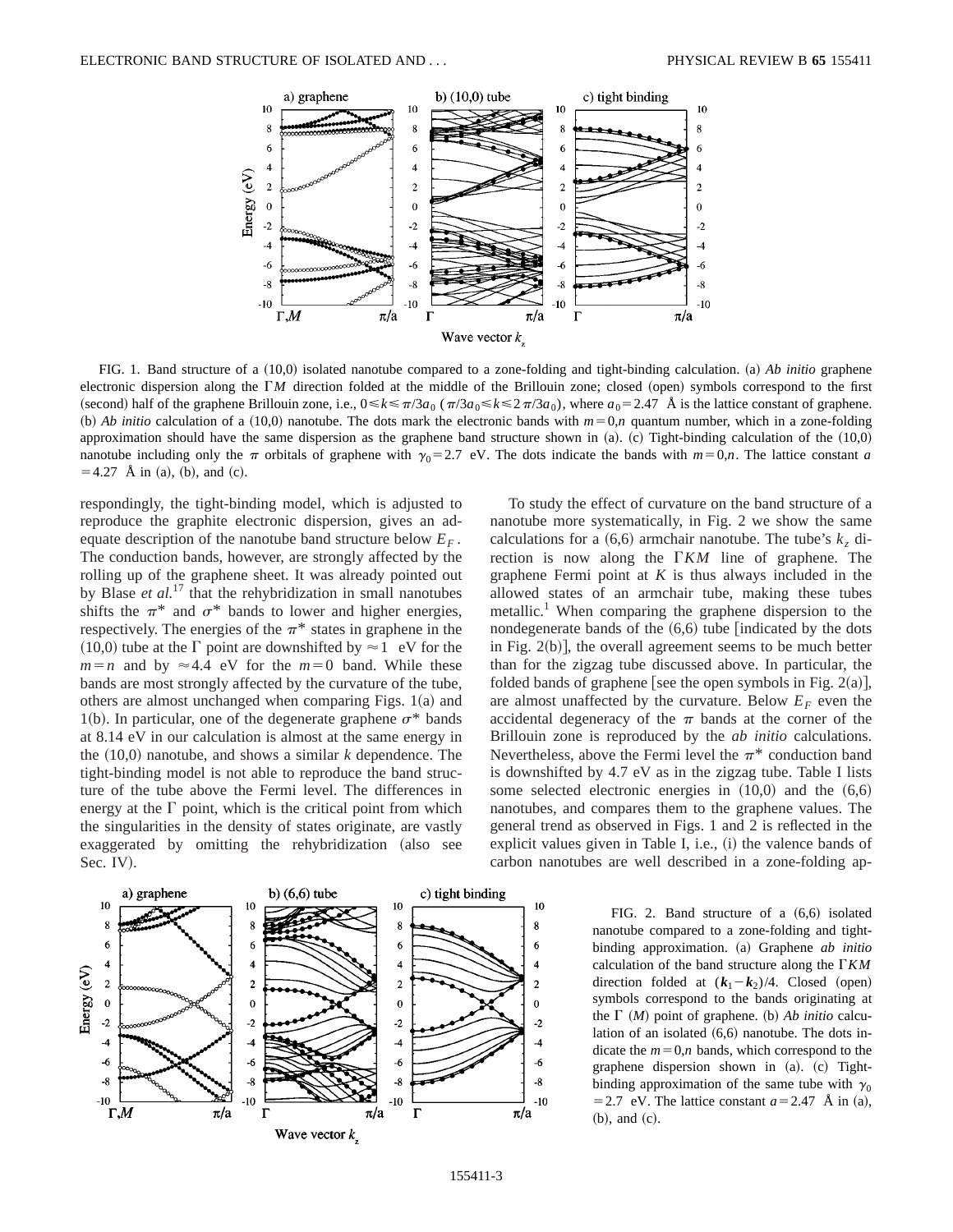TABLE I. Selected electronic energies at the  $\Gamma$  and  $M$  points of graphene compared to the  $\Gamma$ -point energies in nanotubes. In a zonefolding approximation the energy difference between graphene and a nanotube is expected to vanish. The twofold degeneracy of the  $\sigma^*$ conduction bands is lifted in carbon nanotubes. The calculated diameter of the nanotubes is given in the second column.

|          | Conduction |                       |                   |      |     | Valence                                        |        |        |  |
|----------|------------|-----------------------|-------------------|------|-----|------------------------------------------------|--------|--------|--|
|          |            | Г                     |                   |      | M   | Г                                              | M      |        |  |
|          |            | $d(\text{Å}) \pi(eV)$ | $\sigma$ (eV)     |      |     | $\pi$ (eV) $\pi$ (eV) $\sigma$ (eV) $\pi$ (eV) |        |        |  |
| Graphene |            | 11.3                  | 8.2               |      | 1.7 | $-7.5$                                         | $-3.2$ | $-2.3$ |  |
| (10,0)   | 7.8        | 7.0                   | 10.3 7.7          |      | 0.6 | $-7.8$                                         | $-3.2$ | $-2.3$ |  |
| (6,6)    | 8.2        | 6.6                   | 8.1               | 10.3 | 1.5 | $-7.8$                                         | $-3.2$ | $-2.1$ |  |
| (8,4)    | 8.4        | 6.8                   | 10.3              | 8.1  | 1.6 | $-7.7$                                         | $-3.2$ | $-2.3$ |  |
| (9,3)    | 8.5        | 7.0                   | 10.2 7.9          |      | 1.7 | $-7.8$                                         | $-3.3$ | $-2.1$ |  |
| (10.5)   | 10.4       | 7.2                   | $10.5$ 8.1        |      | 1.6 | $-7.7$                                         | $-3.2$ | $-2.3$ |  |
| (19,0)   | 14.9       | 7.5                   | 10.2 <sub>1</sub> | 8.2  | 1.4 | $-7.6$                                         | $-3.2$ | $-2.4$ |  |

proximation; (ii) for the electronic bands originating from the  $\Gamma$  point of graphene, the upshift of the  $\sigma^*$  and the corresponding downshift of the  $\pi^*$  states is similar for armchair and zigzag tubes with the same radius; and (iii) the conduction bands derived from the graphene *M* point are strongly downshifted in the zigzag tube, whereas they are close to graphene in the  $(6,6)$  nanotube.

In Fig. 3 we give an expanded view of the band structure in the energy range of the  $\pi^*$  and  $\sigma^*$  bands at the graphene  $\Gamma$  point; the *x* axis represent 4/10 of the  $(10,0)$  and  $(6,6)$ Brillouin zones. Full lines show the graphene band structure along the high-symmetry directions; the gray dots are the nondegenerate bands of the  $(10,0)$  (left) and  $(6,6)$  (right) nanotubes. The graphene bands are labeled by their irreducible representations at the  $\Gamma$  point and along the  $\Gamma M$  direction for the zigzag tube, and the  $\Gamma K$  direction for the armchair tube. In this picture the graphene dispersion was not folded to keep the figure as simple as possible. In the enlarged picture it is apparent that, e.g., the  $\Gamma_2^+$  state and one of



FIG. 3. Electronic dispersion of graphene (full lines) around the  $\Gamma$  point in the energy range of the lowest-lying conduction bands. The  $\Gamma M$  direction is displayed to the left together with the nondegenerate bands in a  $(10,0)$  nanotube (gray dots). To the right the  $\Gamma K$ electronic dispersion of graphene and the nondegenerate bands of a  $(6,6)$  armchair tube (gray dots) are shown. The irreducible representations of the graphene electronic bands are given in Slater's notation (Ref. 33).

the bands forming the degenerate  $\Gamma_6^-$  state in graphene have similar energies and dispersions in graphene and in the tubes. In contrast, the  $\Gamma_4^+$  band  $(\pi^*)$  and the second  $\Gamma_6^-$  state are shifted by the rehybridization. To understand this different behavior, let us consider the symmetry lowering by cutting a graphene sheet and rolling it up to a nanotube. By doing so we lose all rotations by angles other than 180° and all operations changing the graphene *z* coordinate like  $\sigma_h$  or the primed rotations. In achiral nanotubes we preserve reflections perpendicular to the *x* and *y* axes. This is a somehow local description of the symmetry of a curved sheet, since the point groups of nanotubes involve translational symmetry operations of graphene. $31$  For the present purpose, however, this picture is sufficient. In the lower symmetry group  $\Gamma_6^$ and  $\Gamma_4^+$  belong to the same representation which is different from the original  $\Gamma_2^+$  irreducible representation. A mixing and band repulsion can thus be expected for the two former bands. In the interior of the Brillouin zone  $T_1$  and  $T_3$  (along the  $\Gamma K$  direction) and  $\Sigma_2$  and  $\Sigma_4$  ( $\Gamma M$ ) are correlated with the same representation. The behavior as expected by symmetry is nicely seen in Fig. 3. At the  $\Gamma$  point the  $2^+$  state is pinned at its graphene energy, whereas a mixing and band repulsion is obvious for the  $4^+$  and  $6^-$  states. The mixing is only found for the  $\Sigma_4$  and the  $T_1$  band in the zigzag and armchair nanotube, respectively, as predicted. In the  $(10,0)$ nanotube the symmetry analysis given so far is valid for all  $k_z$ , and the  $\pi$  conduction band as a whole is expected to be downshifted. In armchair nanotubes, after passing, *K*-point mixing is forbidden by symmetry even for the bent sheet for the bands within  $\approx 10$  eV of the  $\pi^*$  states. Their electronic energies corresponding to the graphene *M* point are thus more weakly affected by band repulsion, as we found in the *ab initio* calculations.

### **B. Chiral nanotubes**

In Table I we include the electronic energies of the calculated  $(n_1, n_2)$  chiral nanotubes corresponding to the  $\Gamma$  and M point of graphene. Both high-symmetry points are always allowed states in carbon nanotubes. For the  $\Gamma$  point this is trivial, while for the *M* point it can be understood in the following way. Consider a graphene wave vector pointing in the direction of the nanotube circumferential, quantized wave vector,

$$
k_{\perp} = \frac{2n_1 + n_2}{qn\mathcal{R}}k_1 + \frac{2n_2 + n_1}{qn\mathcal{R}}k_2, \tag{1}
$$

where *n* is the greatest common divisor of  $n_1$  and  $n_2$ ,  $\mathcal{R}$ = 3 if  $(n_1 - n_2)/3n$  integer and  $\mathcal{R} = 1$  otherwise, and *q* is the number of graphene hexagons in the unit cell of the nanotube.<sup>15</sup> The graphene points in reciprocal space corresponding to the  $\Gamma$  point of the nanotube are given by  $k_{\Gamma}$  $=mk_{\perp}$  (*m* integer and  $-q/2 < m \leq q/2$ ). Let us assume that we are dealing with a  $\mathcal{R}=1$  nanotube. The  $\Gamma$  point of the band with  $m=q/2$  is then given by

$$
k_{\Gamma}(q/2) = \frac{1}{n} \left( \frac{2n_1 + n_2}{2} k_1 + \frac{2n_2 + n_1}{2} k_2 \right)
$$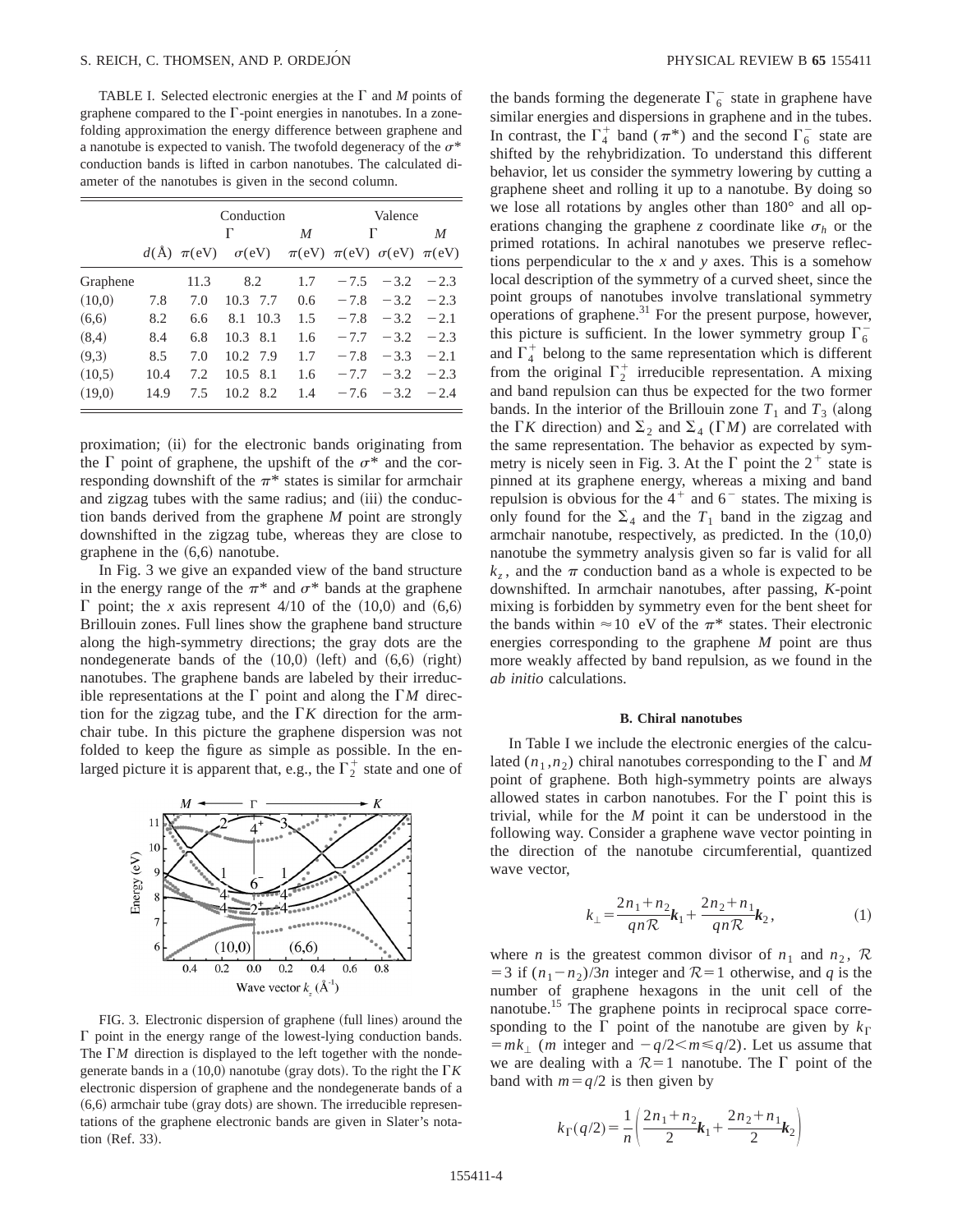

FIG. 4. *Ab initio* band structure of two chiral nanotubes. (a)  $(9,3)$  quasimetallic nanotube  $(a=15.44 \text{ Å})$ . The inset (vertical scale  $\pm 35$  meV) shows the secondary gap at the Fermi level evolving because of the curvature of the nanotube wall.  $(b)$   $(8,4)$ semiconducting nanotube  $(a=11.30 \text{ Å})$ . The open dots in (a) and (b) indicate the energy of the nondegenerate states at the  $\Gamma$  point; see Table I

$$
= G + \frac{1}{n} \left( \frac{n_2}{2} k_1 + \frac{n_1}{2} k_2 \right),
$$
 (2)

where *G* is a reciprocal-lattice vector of graphene. The possible solution of Eq.  $(2)$  after subtracting reciprocal-lattice vectors are  $k_1/2$ ,  $k_2/2$ , and  $(k_1+k_2)/2$ . All three yield the *M* point of graphene. For the tube with  $R=3$  the same can be proven by using the condition that  $(n_1 - n_2)/3n$  is an integer. Therefore we can—as in achiral nanotubes—directly compare the graphene electronic energies to the *ab initio* calculations of the chiral nanotubes to estimate the effect of hybridization. As can be seen in Table I, the curvature-induced shift of the nondegenerate bands is of similar magnitude in chiral and achiral nanotubes of similar diameters. For the  $\pi^*$ band originating from the  $\Gamma$  point of graphene, the achiral tubes seem to indicate the two limiting cases with the strongest downshift in the  $(6,6)$  armchair and the weakest in the  $(10,0)$  zigzag tube. However, neither of the two chiral tubes exhibits large differences from the zone-folding approximation for the bands derived from the *M* point of graphene. The  $(10,0)$  zigzag tube is clearly singled out here compared to chiral or armchair tubes.

The full electronic dispersion for  $(9,3)$  and  $(8,4)$  nanotubes is shown in Figs.  $4(a)$  and  $4(b)$ , respectively. In the inset in Fig.  $4(b)$  the secondary gap of 20 meV can be seen induced in the  $(9,3)$  nanotube by curvature. The magnitude of the band gap is smaller than recently estimated by Kleiner and Eggert,<sup>34</sup> who considered the geometric effect of hybridization on the secondary gap. Using their relation we find a band gap on the order of 100 meV. The discrepancies might partly be due to the usual local-density-approximation (LDA) problem of underestimating gap energies and partly to the band repulsion which was not considered by Kleiner and Eggert.<sup>34</sup>

The energies of the next highest valence and conduction bands at the  $\Gamma$  point are remarkable asymmetric with respect to the Fermi level. The asymmetry is particularly pronounced in the  $(9,3)$  nanotube, but visible in the  $(8,4)$  tube as well. Two reasons account for the different behaviors below and above the Fermi level. First, the graphene electronic dispersion is slightly different for the valence and conduction bands. Second, the higher bands move toward the Fermi level because of the curvature. For example, in the  $(8,4)$  tube the third singularities below and above  $E_F$  are within zone folding at  $-1.59$  and 1.45 eV. In the *ab initio* calculation of the tube the valence energy is approximately the same as in the zone-folding calculation, whereas the conduction band is further lowered and has an energy of  $1.22 \text{ eV}$  in Fig. 4(b). A very similar shift is observed for the first singularity in the  $(9,3)$  tube; again the valence-band energies are the same, while we find a difference of 0.20 eV between the zonefolded and *ab initio*-calculated conduction band. Note that these singularities are usually probed by optical experiments; they are responsible for the resonant Raman scattering in the red (metallic resonance) and blue energy ranges.

#### **C. Diameter dependence**

Up to now, we considered only nanotubes with small diameters. In this section we discuss the band structure of a  $(19,0)$  nanotube which has a diameter more typical of real nanotube samples  $(d=14.9 \text{ Å})$ . We selected a zigzag tube, because, as we showed in Sec. III B, the hybridization effects are largest for these tubes. The  $(19,0)$  nanotube, in this sense, serves as a worst case scenario for judging how strongly curvature influences the band structure of real nanotubes.

Although the curvature of the  $(19,0)$  nanotube is considerably smaller than that of the  $(10,0)$  nanotube or any other nanotube discussed so far, we still find a downshift of the  $\pi^*$ band at the  $\Gamma$  point of 3.8 eV and an upshift of one of the  $\sigma^*$ states by 2 eV (see Table I). These two values are not so much different from the small diameter nanotubes as might be expected. As we discussed in Sec. III A this can be understood by the lower symmetry in a curved sheet. The difference in energy between the zone-folding approximation and the *ab initio* calculation for the nondegenerate band originating from the *M* point of graphene, however, is much reduced in the  $(19,0)$  tube  $(0.3 \text{ eV})$  when compared to the  $(10,0)$ nanotube  $(1.1 \text{ eV})$ .

In Fig. 5 we present the band structure within 2 eV around the Fermi level, i.e., in the optical energy range where many experiments have been performed. Figure  $5(a)$  shows the conduction bands labeled by their *m* quantum numbers; in Fig.  $5(b)$  the valence bands are displayed [the *y* scale is negative in Fig.  $5(b)$ ]. The gray dots indicate the position of the electronic states at the  $\Gamma$  point obtained within the zonefolding approximation from the *ab initio* calculation of graphene. Below the Fermi level zone folding very nicely describes the first-principles results. For the conduction bands with  $m=14$  and 15, clear deviations are seen. This is easily understood, since in a zigzag tube the bands with *m*  $\geq q/3$  have a  $k_1$  which is on the line between the *K* and the  $M$  point in graphene, see Eq.  $(2)$ . The energy of the  $M$  point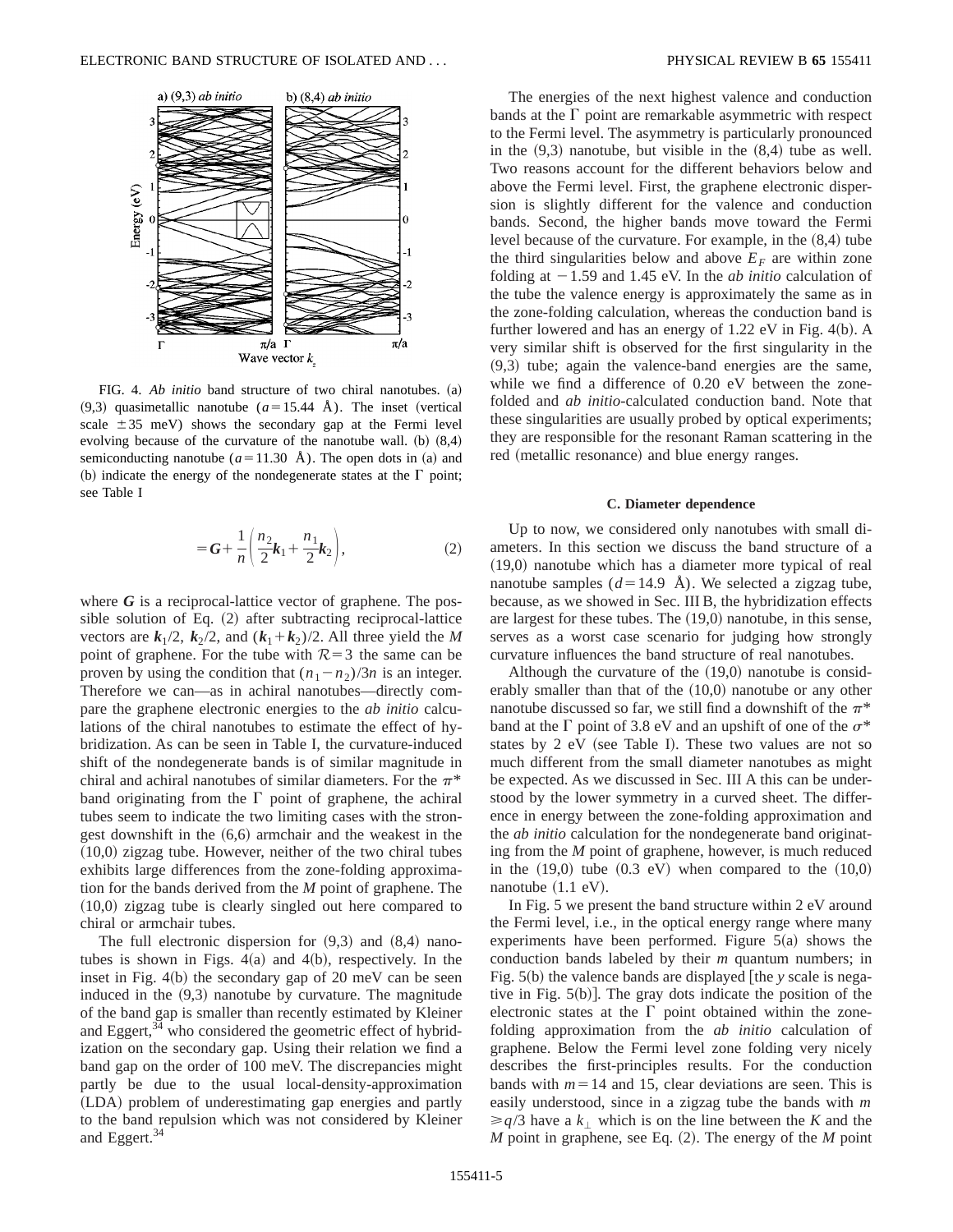

FIG. 5. Band structure in the optical energy range of a  $(19,0)$ nanotube by first-principles calculation. (a) Conduction bands within 2 eV of the Fermi level. The labels indicate the *m* quantum numbers of the conduction bands;  $m=11$  refers to the secondlowest band in energy in the group of bands at  $1.34$  eV ( $\Gamma$  point). The other bands with a  $\Gamma$  point energy  $\approx$  1.34 eV have quantum numbers between  $m=16$  and 19 (not explicitly labeled in the figure).  $(b)$  Same as  $(a)$ , but for the valence bands. The gray dots show the zone-folding electronic energies at the  $\Gamma$  point.

is most strongly changed by the hybridization in the  $(19,0)$ nanotube and, hence, the closer the confinement wave vector is to *M* the larger the expected energy shift. In the present example,  $k_{\perp} \approx 0.2KM$  and 0.4*KM* for a band with  $m=14$ and 15, respectively. Bands with an *m* quantum number between 16 and 19, together with the  $m=11$  band form the group of bands at  $1.34$  eV in Fig.  $5(a)$ .

An interesting point arises when we fit the electronic energies  $E_m$  at the  $\Gamma$  point by the tight-binding approximation to test its validity. For zigzag tubes at  $k_z = 0$  the energies are given  $by<sup>15</sup>$ 

$$
|E_m| = \gamma_0 (1 + 2 \cos m \pi / n). \tag{3}
$$

The  $\gamma_0$  we obtain increases monotonically from 2.4 to 2.6 eV between  $m=13$  and 11 (the  $m=15$  band shown in Fig. 5 has again a lower value). STM studies often concentrated on the lowest singularities in the density of states, while optical experiments are sensitive to the bands higher in energy. This increase in  $\gamma_0$  is probably one reason for the smaller overlap integral found in STM compared to Raman experiments.

#### **IV. BUNDLED NANOTUBES**

A bundling of the nanotubes to ropes induces further changes in the electronic dispersion along the tubes axis. The most prominent example is the opening of a pseudogap in armchair nanotubes. $8,21$  We also discuss the differences for the higher valence and conduction bands before turning to the dispersion perpendicular to the *z* axis.

#### **A. Dispersion along** *kz*

In Fig.  $6(a)$  we show the band structure of a bundle of  $(6,6)$  armchair tubes and that of an isolated tube in Fig.  $6(b)$ . The nondegenerate states in both figures are indicated by small dots. When comparing bundled and isolated nanotubes, a number of differences are apparent: (i) the first valence and conduction bands cross slightly above the Fermi level (70)  $meV$ ) in the bundles of tubes; (ii) a further shift of the valence bands is observed, which is most pronounced for the



FIG. 6. Dispersion along the  $k_z$  axis for (a) a bundle of  $(6,6)$ armchair tubes, and (b) the isolated armchair tube. Nondegenerate bands are indicated by the closed dots. The Fermi level which is at  $-5.79$  eV in the bundle, but  $-5.12$  eV in the single tube was set to zero. Note that the crossing of the valence and conduction bands occurs slightly (70 meV) above the Fermi level at the Fermi wave vector  $k_{zF}$ =0.73 Å<sup>-1</sup>=0.57 $\pi/a$ .

nondegenerate bands; and (iii) one of the doubly degenerate states in the isolated tubes splits in the bundle.

At first sight it might seem surprising that we do not obtain a secondary band gap in the nanotube bundles, but—as pointed out by Delaney *et al.*7,8—this is simply due to the high-symmetry configuration we used for the bundles. We arranged the  $(6,6)$  tubes in a hexagonal lattice which fully preserves the  $D_{6h}$  symmetry of the hexagonal packing, i.e., half of the original mirror symmetries perpendicular to the *z* axis are also symmetry operations of the bundles. The electronic wave functions can still be classified as even or odd with respect to these reflections, allowing a crossing of the two bands at high-symmetry lines in the Brillouin zone.<sup>7,8</sup> Another example of such a crossing is seen at 7 eV, roughly in the middle of the Brillouin zone, in Fig. 6(a). The  $\pi^*$ derived band, which has an odd parity under  $\sigma<sub>v</sub>$  crosses with one of the  $\sigma^*$  bands; the latter is downshifted by interactions between the tubes. The two newly obtained nondegenerate bands in the bundles of armchair tubes ( $\Gamma$  point energy 5.60 and 6.46 eV) originate from the doubly degenerate bands with the quantum number  $m=3$  (6.10 eV). In the new point group they are correlated with the  $B_1$  and  $B_2$  representations  $(k_{A_n}^{E_{A_n}}$  and  $k_{B_n}^{E_{B_n}}$  in the line group notation).<sup>15</sup> Likewise, *m* and  $(6-m)$  now belong to the same representation, which opens up small gaps at the zone boundary. The compatibility between the nanotube symmetry group and the hexagonal packing is, however, a special case, because  $D_{6h}$  is a subgroup of the  $(6,6)$  tube. In general, the symmetry is at least reduced to  $D_{2h}$  for achiral tubes and  $D_2$  for chiral tubes, even in the highest symmetry configuration. These groups have only nondegenerate representations, and hence the degeneracy will be lifted for all bands in a general tube, when it is bundled. An interesting question is how strongly the bundle band structure, in particular that perpendicular to  $k_z$ , depends on the relative orientation of the tubes. The calculations by Delaney *et al.*7,8 showed only a weak dependence of the density of states in armchair bundles on tube rotation. To break the  $D_{6h}$  symmetry of the  $(6,6)$  bundle, we rotated the tubes within the unit cell by 5°. For this arrangement we calculated the band structure along the  $k<sub>z</sub>$  direction without further structural relaxation.<sup>35</sup> The small rotation opened up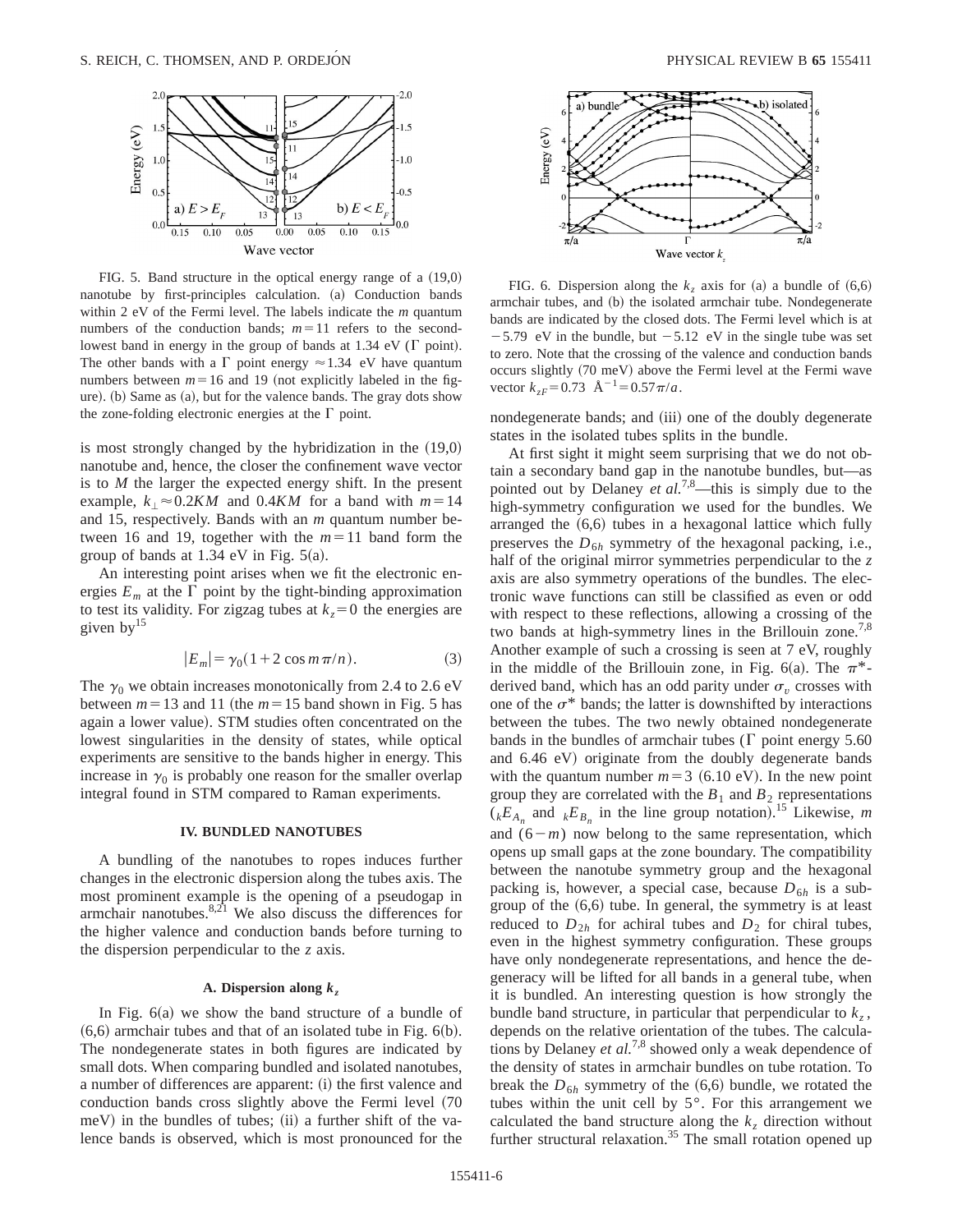TABLE II. Critical-point energies around the Fermi level. The table compares results of the zone-folding approximation including only the  $\pi$  orbitals of graphene ( $\pi$  orbitals,  $\gamma_0$ =2.7 eV), zone folding of the graphene band structure calculated with SIESTA (folding), the *ab initio* result of an isolated tube  $[ai$  (single)], and the *ab initio* calculation of bundles of tubes [*ai* (bundle)]. For the bundle the mean value for split bands was given; when the splitting was  $> 0.1$  eV, we included the splitting in parentheses. For each tube the rows are ordered by the energies of the tight-binding approximation for the graphene  $\pi$  orbitals.

| Tube   | m  | Electronic energies at critical points (eV) |         |      |                                                                                 |         |         |         |                    |  |
|--------|----|---------------------------------------------|---------|------|---------------------------------------------------------------------------------|---------|---------|---------|--------------------|--|
|        |    | $\pi$ orbitals                              | folding |      | <i>ai</i> (single) <i>ai</i> (bundle) $\pi$ orbitals folding <i>ai</i> (single) |         |         |         | <i>ai</i> (bundle) |  |
| (6,6)  | 5  | 1.35                                        | 1.13    | 1.05 | 0.89                                                                            | $-1.35$ | $-1.24$ | $-1.23$ | $-1.16$            |  |
|        | 6  | 2.34                                        | 1.58    | 1.34 | 1.27                                                                            | $-2.34$ | $-2.06$ | $-2.07$ | $-2.13$            |  |
| (10,0) | 7  | 0.47                                        | 0.43    | 0.38 | 0.43(0.21)                                                                      | $-0.47$ | $-0.44$ | $-0.37$ | $-0.35(0.37)$      |  |
|        | 6  | 1.03                                        | 1.00    | 1.12 | 0.84(0.14)                                                                      | $-1.03$ | $-1.01$ | $-0.87$ | $-0.99(0.45)$      |  |
|        | 8  | 1.67                                        | 1.28    | 0.80 | 0.47(0.21)                                                                      | $-1.67$ | $-1.49$ | $-1.48$ | $-1.87$            |  |
| (8,4)  | 19 | 0.45                                        | 0.42    | 0.43 | 0.40                                                                            | $-0.45$ | $-0.42$ | $-0.43$ | $-0.38$            |  |
|        | 18 | 0.95                                        | 0.90    | 0.90 | 0.64                                                                            | $-0.95$ | $-0.92$ | $-0.92$ | $-0.92$            |  |
|        | 20 | 1.70                                        | 1.45    | 1.22 | 0.96                                                                            | $-1.70$ | $-1.59$ | $-1.53$ | $-1.77$            |  |

the secondary gap at the Fermi level  $(51 \text{ meV})$ , as expected. Additionally, the energy of the first singularity of the conduction bands was higher by 60 meV in the less symmetric arrangement, whereas the effect was small for the higher conduction bands. The valence bands were hardly affected by the rotation. A systematic study of the band structure and its orientation dependence in bundles of different chirality will be the subject of a future work.

The bundling moves the  $\Gamma$  point energies of the lowest valence and conduction bands in the  $(6,6)$  nanotubes closer to the Fermi level. In contrast to isolated tubes, the bundling shifts the two bands by the same order of magnitude  $(-0.62 \text{ eV}$  for the conduction and 0.48 eV for the valence band). In Sec. III C we saw that the change in the *M*-point energy is indicative of the  $\Gamma$ -point energies of the other bands and the densities of electronic states. We therefore might expect a similar change in the electronic dispersion for other bundles as well. In Table II we summarize the energies at critical points in the Brillouin zone, which we obtained by different calculations. We included only the first three bands around the Fermi level within the tight-binding approximation using the  $\pi$  orbitals of graphene. The intertube coupling induces a shift of the valence- and conduction-band singularities, which might be as high as  $0.25$  eV in the  $(6,6)$  and  $(8,4)$  nanotube. The  $(10,0)$  nanotube is somewhat peculiar because of the strong splitting of its bands. Note that the valence and conduction bands originating from the  $m=7$ band in the isolated tube are only separated by 0.2 eV in the bundle, compared to 0.75 eV for the single tube. Moreover, the highest valence band is 0.02 eV above the Fermi level at the  $\Gamma$  point (see Sec. IV B).

Rao *et al.*<sup>36</sup> recently reported a parametrized calculation of isolated and bundled armchair nanotubes using the method of Kwon *et al.*<sup>21</sup> They observed differences of similar magnitude in the density of states in isolated and bundled tubes, but—in contrast to us—an increase in the separation of the valence- and conduction-band singularities. This discrepancy is partly due to our assumption that the points of vanishing slopes in the band structure reflect the density of states in the bundled tube (the van Hove singularities are broadened in the bundle). On the other hand, the band structures calculated by Kwon *et al.*<sup>21</sup> with a parametrized technique underestimate the differences between single tubes and bundles compared to *ab initio* calculations. Rao *et al.*<sup>36</sup> used the separation between the singularities in the valence and conduction bands to analyze the optical absorption in bundles of carbon nanotubes. For armchair nanotube bundles, however, this analysis includes indirect optical transitions, which are unlikely to occur [see the points of vanishing slopes in Fig.  $6(a)$ ]. A more detailed study should consider at least the joint density of states if not the optical transition matrix elements. STM measurements revealed no shift in the first singularity of the density of electronic states between an isolated armchair tube and the same nanotube on top of a bundle, while the second singularity below  $E_F$  is slightly at lower energies in the "bundled" tubes.<sup>6</sup> Nevertheless, it would be interesting to repeat these measurements for small semiconducting zigzag tubes, which we found to be much more sensitive to the intertube interaction.

#### **B. Intratube dispersion**

The interaction between nanotubes in a bundle does not only alter the  $k_z$  band structure, but causes a dispersion in the perpendicular plane as well. In graphite the intralayer dispersion for the  $\pi$  bands is  $\approx$  1 eV and below; the strongest dispersion is found for the  $\sigma^*$  states along the  $\Gamma A$  direction  $(3-4 \text{ eV})$ .<sup>19</sup> The band structure of bulk C<sub>60</sub> was investigated by Troullier and Martins,<sup>18</sup> who reported bandwidths of around 0.5 eV.

In Fig. 7 we show the band structure of a bundle of  $(6,6)$ armchair tubes along several high-symmetry lines in the hexagonal Brillouin zone. The panel to the right shows the perpendicular dispersion at the Fermi wave vector along the *z* axis  $\Delta_F$ . The secondary gap in the bundled tube is very clearly seen. We obtain the largest separation at the *P* point of the Brillouin zone  $\Delta E = 1.2$  eV. Also note the crossing of the two bands with  $m=3$  quantum numbers in the isolated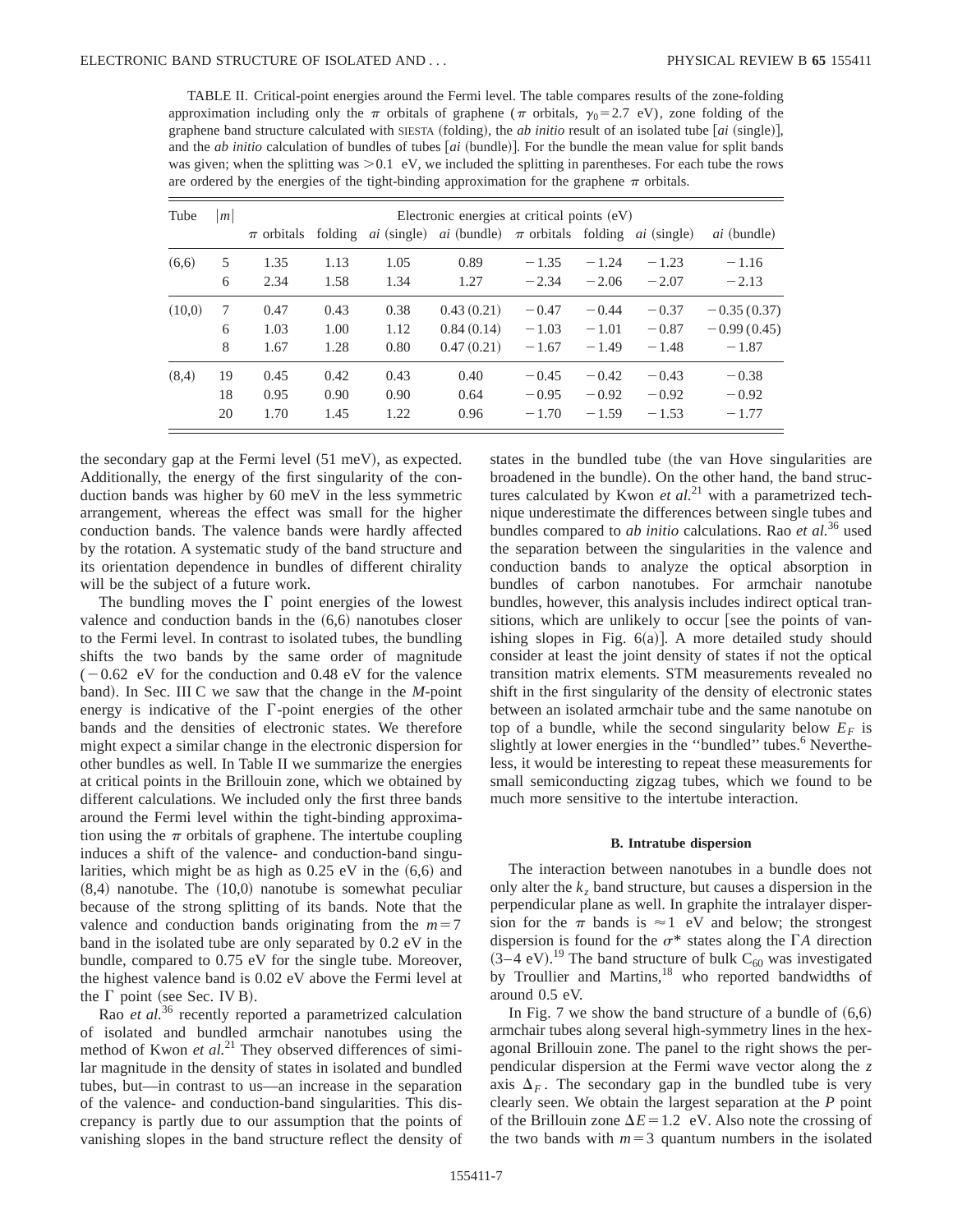

FIG. 7. Band structure of a bundle of  $(6,6)$  nanotubes along several high-symmetry lines in the hexagonal Brillouin zone. The right panel shows the intratube dispersions at the Fermi wave vector  $k_{zF}$ =0.73 Å<sup>-1</sup> in this calculation.

tube [see the dotted lines in Fig.  $6(a)$ , and the discussion in the text] around  $\pm 4$  eV. The bandwidths we obtained perpendicular to the *z* direction are typically between 400 and 600 meV, but might be as high as 900 meV for the two first valence bands at the  $\Gamma K M$  line. The perpendicular dispersion leads to a broadening of the density of states in bundled tubes. Similarly, the broad and unstructured features found in absorption experiments<sup>12,13</sup> on bundled nanotubes might already be expected from the band structure of a bundle composed of a single nanotube species with one important exception: the first optical transition  $E_{11}$  coming from the accidental singularities along the  $\Gamma A$  direction of the Brillouin zone falls into the gap of all other vertical excitations. Optical transitions at *k* points with  $k_z=0$  are forbidden in isolated armchair nanotubes, and will be weak or absent in bundled tubes as well;<sup>15</sup> all other transition energies are clearly different in energy from  $E_{11}$ . We can take the armchair tubes to be representative of metallic tubes with  $\mathcal R$  $=$  3, which refers to almost all metallic tubes for large enough diameters ( $d \approx 1.2$  nm). Chiral tubes with  $R=3$ have a band structure very similar to armchair tubes; in particular, they possess the same accidental critical point. $37,38$  In Raman-scattering experiments, the resonances for the first transition in metallic nanotubes are, therefore, expected to be much more pronounced than the semiconducting resonances, where a similar optical gap is not present (see below). This is in very good agreement with Raman experiments on bundled tubes.<sup>9,10,39</sup> Rafailov *et al.*<sup>10</sup> normalized their measurements to a reference crystal. Indeed, the scattering by metallic nanotubes is very weak outside a well-defined resonance window  $(1.6-2.0 \text{ eV})$ , whereas a comparatively strong signal from the semiconducting nanotubes is found even in the red energy range where they are not expected to be resonant.

In Fig. 8 we show the band structure of a bundle composed of  $(10,0)$  nanotubes. The dispersion of the electronic bands perpendicular to  $k_z$  is less than in armchair nanotubes; most of the bands have a widths well below 400 meV. The large splitting of the first two valence states at the  $\Gamma$  point and of both conduction and valence bands at the *A* point of the Brillouin zone results in a stronger dispersion of the corresponding states perpendicular to  $k_z$  as well  $(0.4-0.9 \text{ eV})$ . The most interesting point in Fig. 8 is, however, the dispersion of the lowest conduction and the highest valence band in the  $\Gamma K M$  plane. The conduction band—bending down



FIG. 8. Band structure of a bundle of  $(10,0)$  nanotubes. The two valence bands next to the Fermi energy are strongly split by the tube intertube interaction. Note that the first conduction band is below the Fermi level at the *K* point of the hexagonal Brillouin zone.

when going away from the  $\Gamma$  point within the plane—crosses the Fermi level close to the *K* point of the Brillouin zone. Its minimum at *K* has an energy of  $-0.02$  eV. The highest valence band has a hole pocket at the  $\Gamma$  point (0.02 eV). We thus find the  $(10,0)$  nanotube bundle to be metallic in our calculation. A reduction of the band gap by intratube interaction is observed in the  $(8,4)$  nanotube bundle as well (see Fig. 9). Again the lowest valence band bends down along the  $\Gamma$ *KM* line with a minimum at *K* (0.27 eV). The minimum is still above the Fermi level, because the energy at the  $\Gamma$  point in the  $(8,4)$  nanotube is considerably higher than in the  $(10,0)$ tube and the intratube dispersion narrower  $(0.13 \text{ eV}$  instead of  $0.23$  eV). In general, the band gap of nanotubes scales as the inverse of the diameter. If the intratube dispersion is on the same order in larger diameter tubes, the spanning of the gap by the interaction between the tubes is expected to occur as well. At present, we have no calculation for bundles composed of nanotubes with a diameter above  $8\text{ Å}$ , which might be addressed in a future work.

The dispersion we find in the chiral  $(8,4)$  nanotube bundle in Fig. 9 is again reduced when compared to the zigzag tube bundle in Fig. 8. Only rarely have we found a bandwidth larger than 200 meV. We also stress that in the energy range corresponding to excitations in the visible the  $(8,4)$  bundles show a rich band structure in the *AHL* plane. This might considerably broaden the absorption bands, as discussed above.

### **V. COMPARISON TO EXPERIMENTS**

In this section we compare our calculation to STM and Raman experiments. We show that indeed the discrepancies



FIG. 9. Band structure of a bundle of  $(8,4)$  chiral nanotubes. The *x* axis between the  $\Gamma$  and *A* points was expanded by a factor of 3.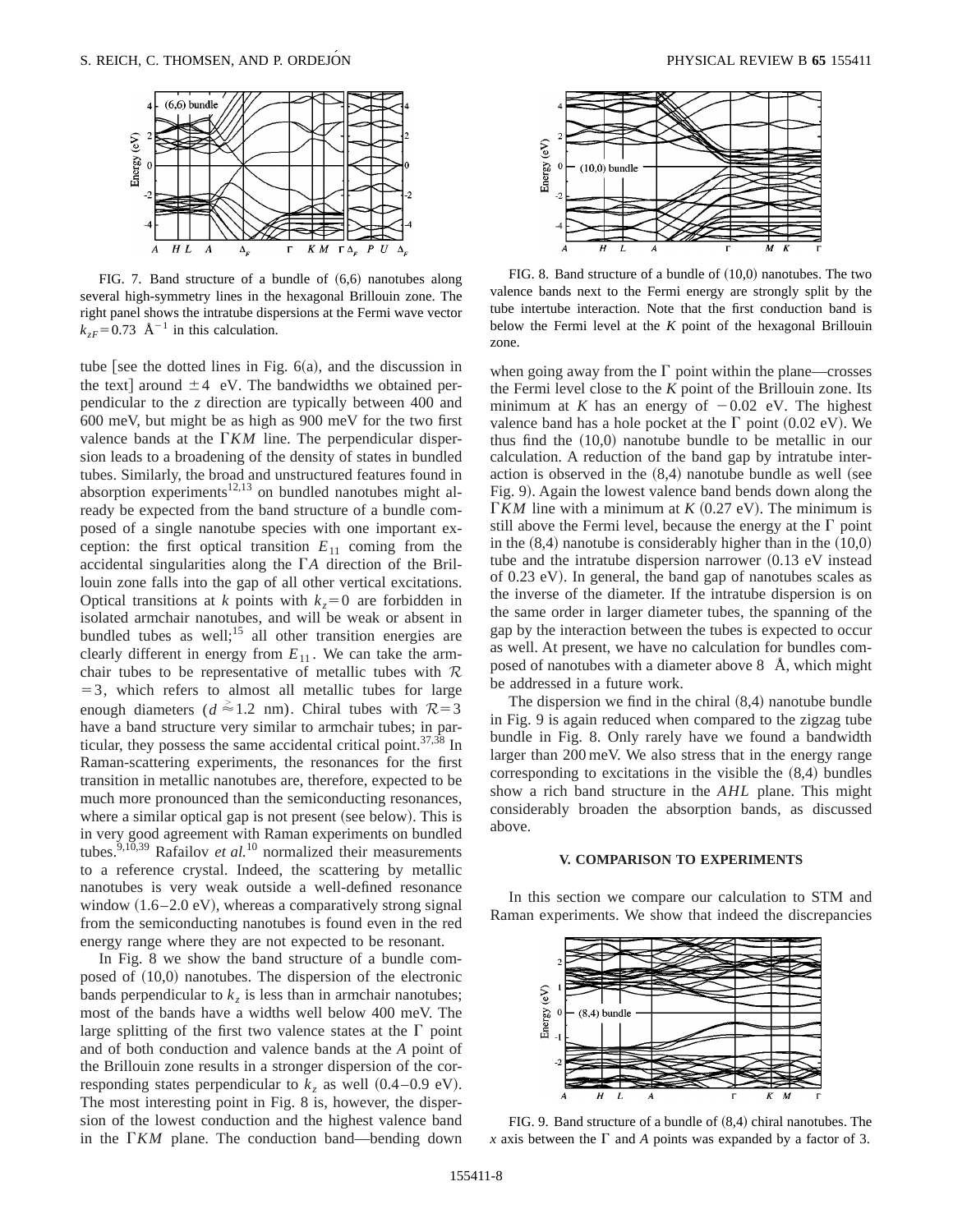

FIG. 10. Density of states measured by scanning tunneling microscopy (top) and calculated with SIESTA. Our calculations reproduce the main features of the experimental density of states, in particular the relative heights of the peaks as is discussed in the text. The energy gap is underestimated by the LDA calculation. The STM data are from Ref. 5

observed between the STM measurement and the density of states above  $E_F$  within the tight-binding picture are due to the rehybridization as suggested by Odom *et al.*<sup>5</sup> A reliable energy for optical transitions cannot be obtained from the  $\pi$ -orbital tight-binding Hamiltonian.

### **A. Scanning tunneling microscopy**

STM experiments provide the unique possibility of measuring the density of states on a nanotube of known chirality. Thus they allow a direct comparison between first-principles calculation and experiments. A variety of STM measurements on atomically resolved single-walled nanotubes were reported.<sup>3–5,40,41</sup> Odom *et al.*<sup>5</sup> measured the density of states on a  $(10,0)$  nanotube, one of the tubes calculated in this work.

We compare the experimentally obtained density of states of a  $(10,0)$  nanotube to our calculation in Fig. 10. The shape and relative height of the peaks are in very good agreement between experiment and theory. In particular, the low-energy shoulder of the second peak above the Fermi level and the much lower height of the third peak below  $E_F$  are very nicely reproduced. The absolute energies of the peaks, on the other hand, are considerably smaller in the *ab initio* calculation than in the experimental spectrum. Li *et al.*<sup>42</sup> recently reported similar discrepancies between experiment and theory for very small nanotubes  $(d=4 \text{ Å})$ . Their LDA calculations underestimated the optical transition energies by 10–15 %. Also note that the relative energies of the  $\sigma$  and  $\pi$ valence bands in graphite were incorrectly predicted by *ab initio* methods.<sup>19</sup> However, when comparing the absolute peak positions in the upper and lower traces in Fig. 10, the differences are too large to be attributable to the local-density approximation. On the other hand, the calculations still show a very sharp onset of singularities, whereas the experimental curve is much smoother. When we compare the onsets of the flanks rather than the maxima of the peaks, the calculated energies are only 10–20 % too small, which is a typical value for a LDA calculation and was also found by Li *et al.*<sup>42</sup>

#### **B. Raman scattering**

Raman scattering is widely used to study the electronic structure of carbon nanotubes by resonant transitions. For bulk samples the approximation of Mintmire and White<sup>1</sup> was successfully used to model the absorption of an ensemble of tubes with a homogeneous chirality distribution.<sup>9,10</sup> The resonant enhancement of the radial breathing mode was also measured on a single tube using a variable excitation energy.<sup>11</sup> The width of the resonance window was reported to be  $\approx 10$  meV, much smaller than found in tunneling experiments. The disadvantage of Raman scattering, however, is the unknown chirality of the scattering nanotube. Recently, attempts were made to determine not only the diameter, but also the chirality of a nanotube by Raman scattering.<sup>22,43</sup> To identify possible tubes resonant with the incoming or outgoing photons, both groups used the tight-binding approximation of the graphene  $\pi$  orbitals with  $\gamma_0=2.9$  eV, as found on nanotube bundles. Within this model the dependence of the electronic energies on chirality arises mainly from the trigonal shape of the energy contours around the graphene *K* point.14,16 By comparing the intensities of the radial breathing modes coming from a number of different tubes, they adjusted the dependence of the breathing mode on the diameter until they found good agreement between the expected and observed intensities. The chirality assignment thus relied heavily on the assumed transition energies. The question arises of whether this is indeed a reliable procedure to identify a particular  $(n_1, n_2)$  nanotube.

To study this question we selected the semiconducting  $(10,5)$  nanotube, which Jorio *et al.*<sup>22</sup> assigned on the basis of Raman data. We calculated the electronic density of states with the tight-binding approximation of the graphene  $\pi$  orbitals, zone folding of a graphene sheet, and by a firstprinciples calculation. The optical transition investigated in the Raman study corresponds to the  $m = \pm 24$  quantum number in the  $(10,5)$  nanotube.<sup>15</sup> In Fig. 11 we compare the density of states obtained by the three models for this particular band. We found the energetic position of the valence-band singularity within zone folding to be the same as in the full calculation of the  $(10,5)$  nanotube. We therefore adjusted the tight-binding approximation to yield the same energy ( $\gamma_0$ )  $=$  2.54 eV). The upper scale corresponds to a tight-binding parameter  $\gamma_0$ =2.9 eV, which was found on bundles of nanotubes. Using the upper scale to compare our calculations directly to the work by Jorio *et al.*,<sup>22</sup> we find a transition energy of 1.54 eV in the tight-binding approximation. This energy was within the resonance window in Ref. 22 between 1.48 and 1.68 eV. Already the zone-folding calculation shows a smaller separation of the valence- and conductionband singularities. From an *ab initio* calculation of the  $(10,5)$ nanotube we obtain a transition energy 1.44 eV, clearly outside the resonant range. Note that the difference between the *ab initio* and tight-binding calculations is twice as much as the trigonal shape corrections  $(50 \text{ meV})$ . The error made when using the tight-binding approach thus makes it impossible to use resonances for the assignment of chiralities to particular nanotubes.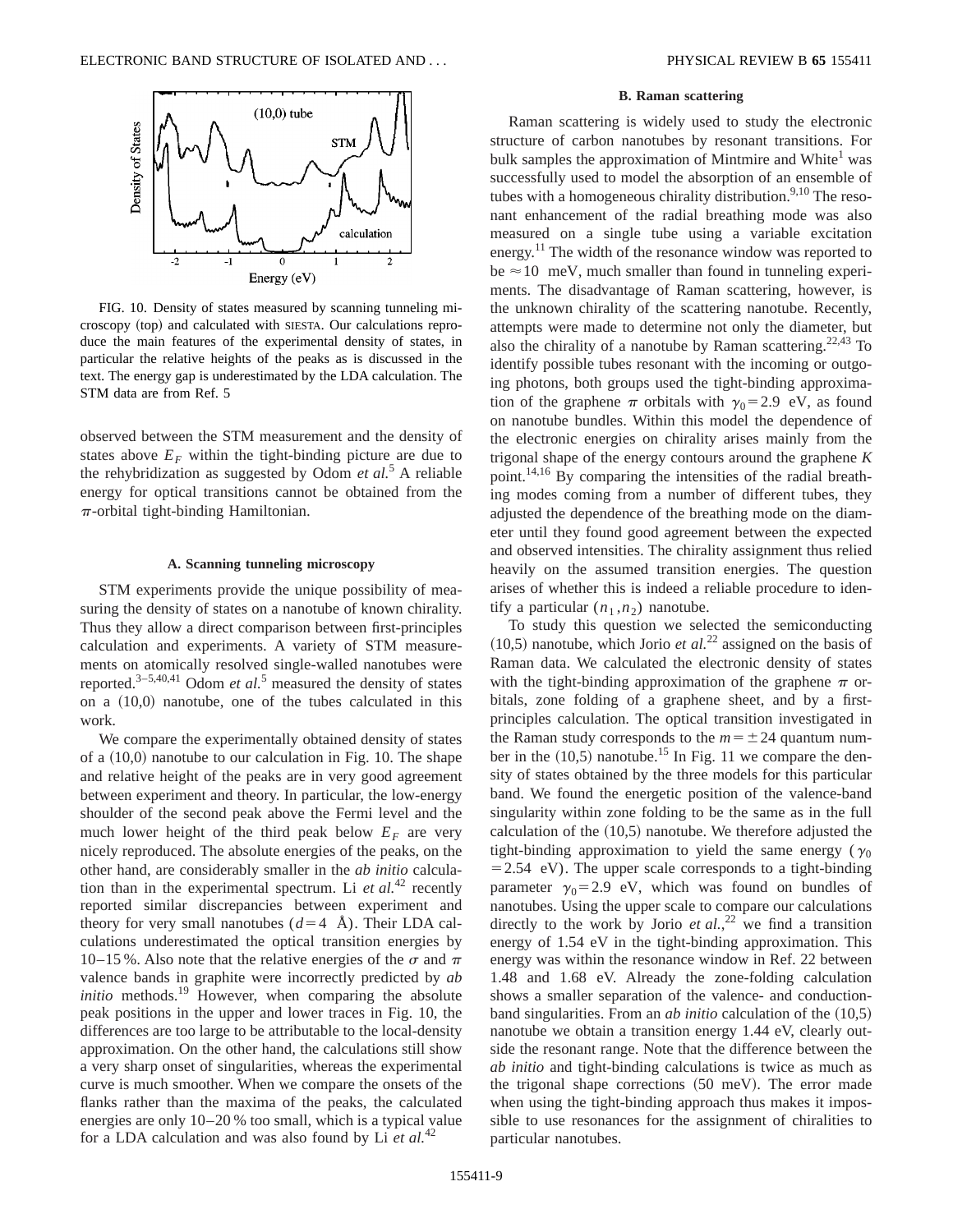

FIG. 11. Density of states in a  $(10,5)$  nanotube for the band with quantum number  $m = \pm 24$ . From bottom to top we show the singularities obtained with the tight-binding approximation ( $\pi$  orbitals only), the zone folding of the graphene band structure, and an *ab initio* calculation. The bottom *x* scale is for energies obtained from first-principles calculations for a  $(10,5)$  nanotube and graphene; within the tight-binding calculation the overlap parameter was adjusted to yield the same energetic position for the singularity below  $E_F$  as in the first-principles calculation ( $\gamma_0$ =2.54 eV). The top scale corresponds to  $\gamma_0$ =2.9 eV; it might be considered to be corrected for too small a band gap in the LDA approximation.

## **VI. SUMMARY**

We calculated the electronic band structures for isolated and bundled carbon nanotubes, and compared them to zonefolding and tight-binding calculations. In the isolated tubes we paid particular attention to the hybridization of the  $\pi$  and  $\sigma$  orbitals of graphene, which are induced by the curvature of the nanotube wall. Whereas the valence bands and the lowenergy conduction bands  $(E<1.0$  eV) are very well reproduced by a zone-folding approximation, deviations on the order of 200 meV were found for the conduction bands involved in optical transitions. Zigzag nanotubes are particularly sensitive to hybridization effects; even in a  $(19,0)$  nanotube the energy band derived from the  $\pi$  conduction band at the graphene *M* point is downshifted by 0.3 eV.

We studied the effect of bundling on the electronic states on two achiral nanotubes and a chiral nanotube. For many bands a further shift of the  $\Gamma$ -point energies toward the Fermi level on the order of 100 meV was observed. In the semiconducting bundles we found an intramolecular dispersion of the lowest conduction band, bending down when going away from the  $\Gamma$  point. In chiral (8,4) tubes the band gap was thereby reduced by 20 % compared to the isolated case, whereas the  $(10,0)$  nanotube bundle turned out to be metallic. The electronic dispersion perpendicular to the tubes was found to range from  $\approx 200$  meV in chiral tubes to 1 eV in armchair nanotubes, which is expected to broaden the density of states as well as optical-absorption bands in nanotube bundles.

Finally, we investigated the validity of the tight-binding approximation of graphene  $\pi$  orbitals by comparing its results to first principles calculations. In general, the agreement between the two calculations was found to be satisfactory. However, the simple tight-binding model is certainly not suited to predict electronic energies with an accuracy of 100 meV, as assumed recently in the interpretation of Raman scattering experiments.

## **ACKNOWLEDGMENTS**

We thank X. Blase for sending us his plane-wave calculation of a  $(10,0)$  nanotube, and J. Maultzsch for helpful discussions. We acknowledge the Ministerio de Ciéncia y Technología (Spain) and the DAAD (Germany) for a Spanish-German Research action (HA 1999-0118). P. O. acknowledges support from Fundación Ramón Areces (Spain), EU Project No. SATURN IST-1999-10593, and Spain-DGI Project No. BFM2000-1312-002-01. Parts of this work were supported by the Deutsche Forschungsgemeinschaft under Grant No. Th 662/8-1.

- $1$  J.W. Mintmire and C.T. White, Phys. Rev. Lett.  $81$ , 2506 (1998).
- ${}^{2}$ C.T. White and J.W. Mintmire, Nature (London) **394**, 29 (1998).
- <sup>3</sup> J.W.G. Wildöer, L.C. Venema, A.G. Rinzler, R.E. Smalley, and C. Dekker, Nature (London) 391, 59 (1998).
- <sup>4</sup>T.W. Odom, J.L. Huang, P. Kim, and C.M. Lieber, Nature (London) 391, 62 (1998).
- 5T.W. Odom, J.-L. Huang, P. Kim, and C.M. Lieber, J. Phys. Chem. B 104, 2794 (2000).
- 6M. Ouyang, J.-L. Huang, C.L. Cheung, and C.M. Lieber, Science **292.** 702 (2001).
- <sup>7</sup>P. Delaney, H.J. Choi, J. Ihm, S.G. Louie, and M.L. Cohen, Nature (London) 391, 466 (1998).
- 8P. Delaney, H.J. Choi, J. Ihm, S.G. Louie, and M.L. Cohen, Phys. Rev. B 60, 7899 (1999).
- <sup>9</sup>M.A. Pimenta, A. Marucci, S.A. Empedocles, M.G. Bawendi, E.B. Hanlon, A.M. Rao, P.C. Eklund, R.E. Smalley, G. Dresselhaus, and M.S. Dresselhaus, Phys. Rev. B 58, R16 016 (1998).
- 10P.M. Rafailov, H. Jantoljak, and C. Thomsen, Phys. Rev. B **61**, 16 179 (2000).
- 11A. Jorio, A.G.S. Filho, G. Dresselhaus, M.S. Dresselhaus, R. Saito, J.H. Hafner, C.M. Lieber, F.M. Matinaga, M.S.S. Dantas, and M.A. Pimenta, Phys. Rev. B 63, 245416 (2001).
- <sup>12</sup>O. Jost *et al.*, Appl. Phys. Lett. **75**, 2217 (1999).
- <sup>13</sup> J. Hwang, H.H. Gommans, A. Ugawa, H. Tashiro, R. Haggenmueller, K.I. Winey, J.E. Fischer, D.B. Tanner, and A.G. Rinzler, Phys. Rev. B 62, R13 310 (2000).
- 14R. Saito, G. Dresselhaus, and M.S. Dresselhaus, Phys. Rev. B **61**, 2981 (2000).
- <sup>15</sup>M. Damnjanović, T. Vuković, and I. Milošević, J. Phys. A 33,  $6561 (2000).$
- <sup>16</sup>S. Reich and C. Thomsen, Phys. Rev. B **62**, 4273 (2000).
- <sup>17</sup>X. Blase, L.X. Benedict, E.L. Shirley, and S.G. Louie, Phys. Rev. Lett. **72**, 1878 (1994).
- <sup>18</sup>N. Troullier and J.L. Martins, Phys. Rev. B 46, 1754 (1992).
- <sup>19</sup> M.C. Schabel and J.L. Martins, Phys. Rev. B 46, 7185 (1992).
- <sup>20</sup> J. Mintmire and C.T. White, Appl. Phys. A: Solids Surf. **67**, 65  $(1998).$